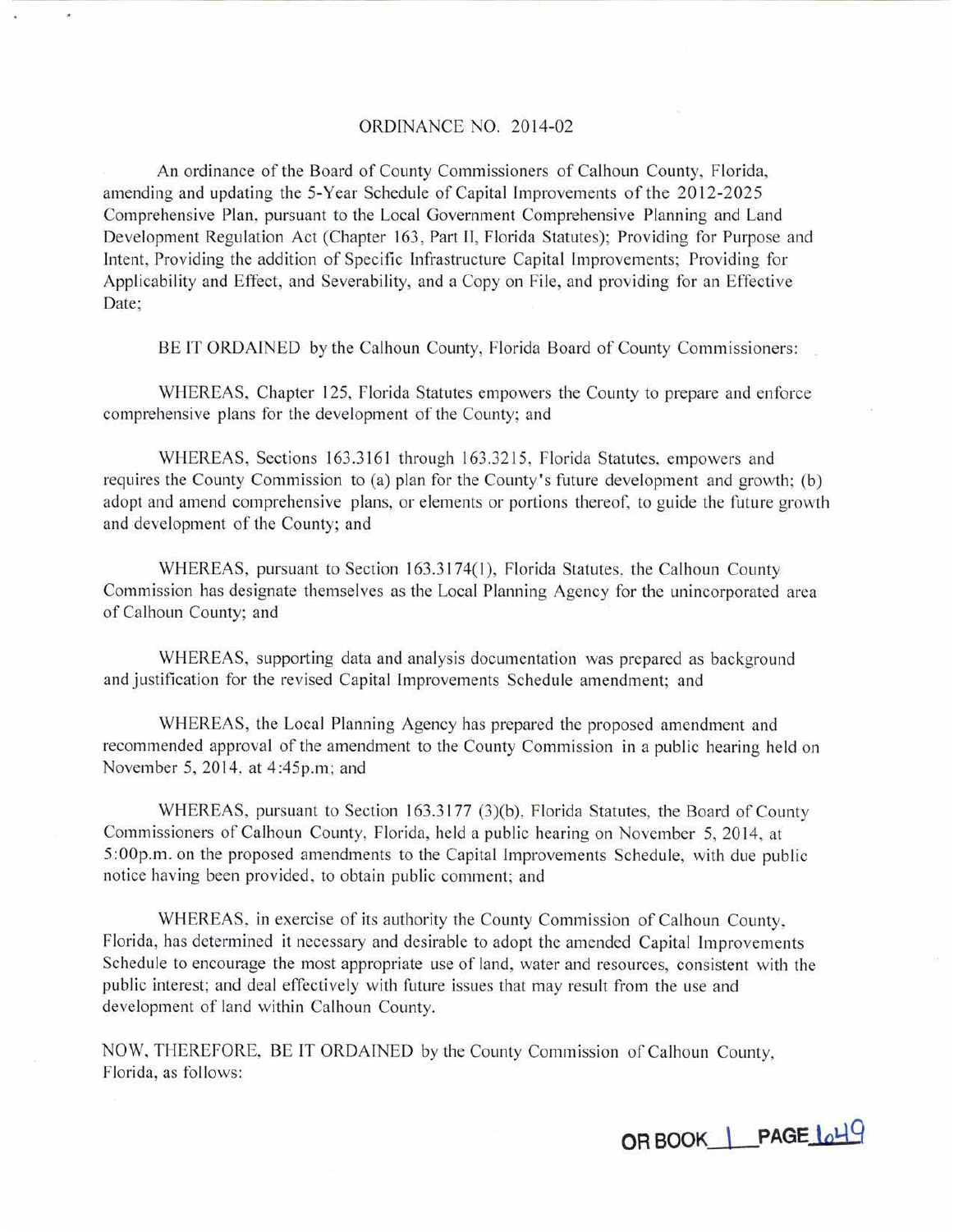Section 1. Purpose and Intent.

This Ordinance is enacted to carry out the purpose and intent of, and exercise the authority set out in, the Local Government Comprehensive Planning Act, Sections **1** 63.3161 through 163.3215, Florida Statutes, and Chapter 125, Florida Statutes, as amended;

Section 2. The 5-Year Schedule of Capital Improvements of the 2012-2025 Calhoun County Comprehensive Plan is hereby amended and updated to include the following projects:

# **5-YEAR SCHEDULE OF CAPITAL IMPROVEMENTS**

# **Calhoun County herebv adopts bv reference the 2014-15 to 2018-19 five year district facilities work plan as adopted by the Calhoun County School Board on September 11, 2014.**

Section 3. Applicability and Effect.

The applicability and effect of the Comprehensive Plan shall be as provided by the Local Government Comprehensive Planning Act, Sections 163.3161 through 163.3215, Florida Statutes, and this Ordinance.

Section 4. Severability.

If any provision or portion of this Ordinance is declared by any court of competent jurisdiction to be void, unconstitutional. or unenforceable, then all remaining provisions and portions of this Ordinance shall remain in full force and effect.

Section 5. Copy on File.

A certified copy of the enacting ordinance, as well as certified copies of the 2012-2025 Calhoun County Comprehensive Plan as amended shall be filed with the Calhoun County Clerk of Court, and copies shall be made available to the public for a reasonable publication charge.

Section 6. Effective Date.

Pursuant to Section 163.3184, Florida Statutes, this Ordinance and the amended version of the Calhoun County 2012-2025 Comprehensive Plan shall not become effective until; the period for affected parties to file a petition has expired, and the Ordinance has been officially filed with the Secretary of State.

**ORBOOK \ PAGE {o5()**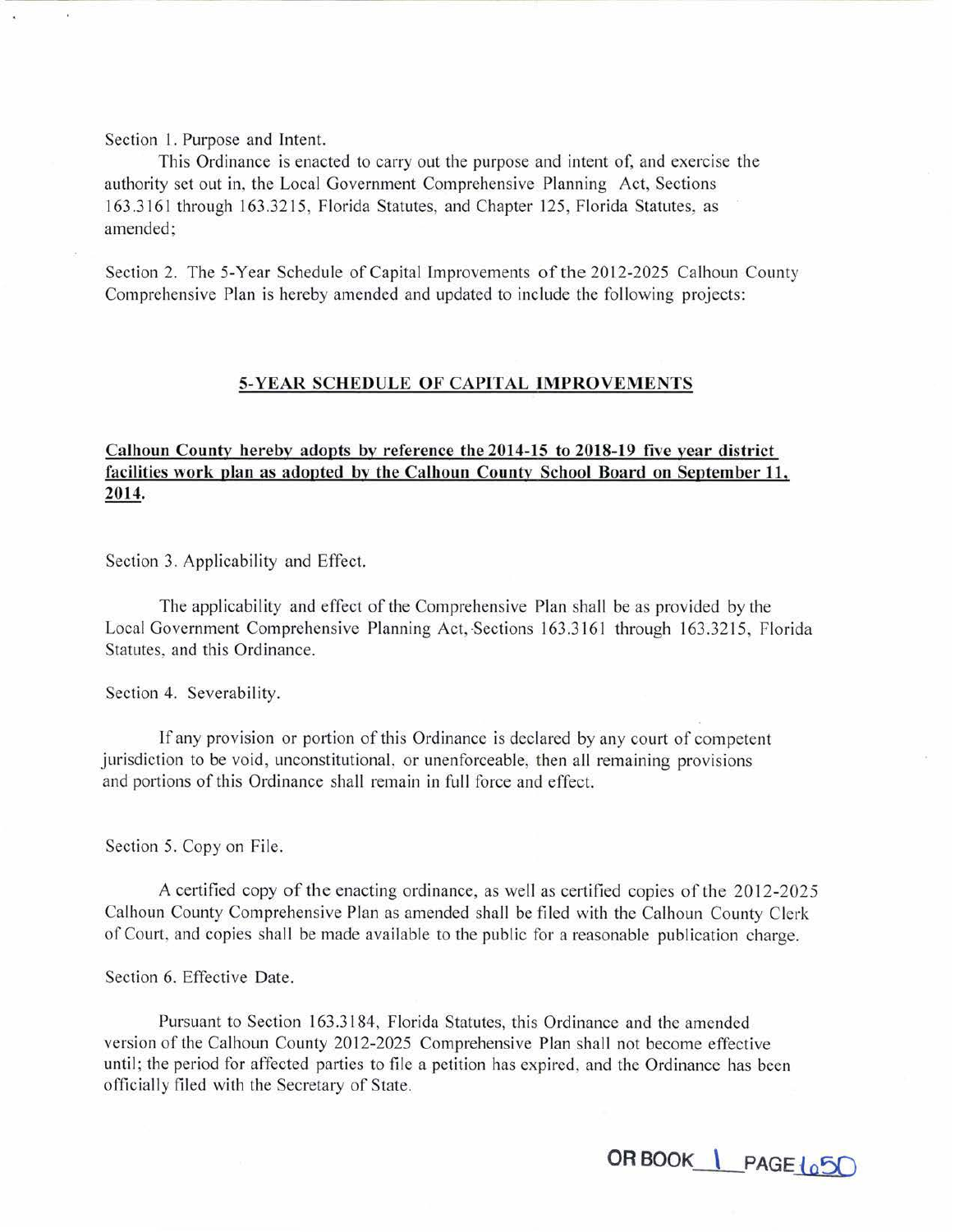PASSED AND DULY ADOPTED, with a quorum present and voting, by the Board of County Commissioners of Calhoun County, Florida, this  $5^{th}$  day of <u>November</u>, 2014.

ATTEST:

HONORABLE CARLA HAND, Clerk of Court

**CALHOUN COUNTY** BOARD OF COUNTY COMMISSIONERS

 $BY:$ 

HONORABLE THOMAS FLOWERS

OR BOOK | PAGE 65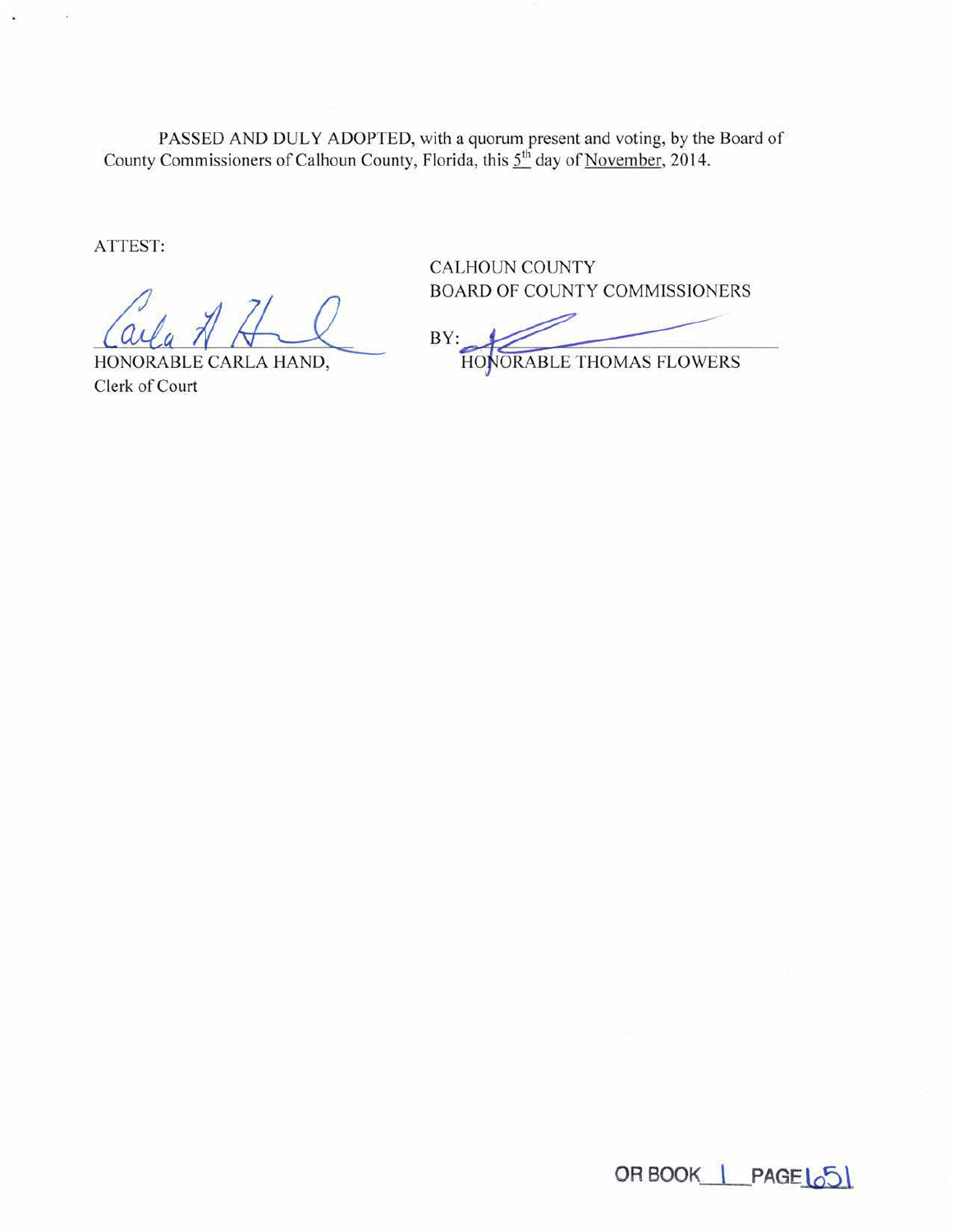# CALHOUN COUNTY SCHOOL DISTRICT 2014-2015 Work Plan

#### **INTRODUCTION**

The 5-Year District Facilities Work Program is a very important document. The Department of Education, Legislature, Governor's Office, Division of Community Planning (growth management), local governments, and others use the work program information for various needs including funding, planning, and as the authoritative source for school facilities related information.

The district's facilities work program must be a complete, balanced capital outlay plan that is financially feasible. The first year of the work program is the districts capital outlay budget. To determine if the work program is balanced and financially feasible, the "Net Available Revenue" minus the "Funded Projects Costs" should sum to zero for "Remaining Funds".

If the "Remaining Funds" balance is zero, then the plan is both balanced and financially feasible. If the "Remaining Funds" balance is negative, then the plan is neither balanced nor feasible.

If the "Remaining Funds" balance is greater than zero, the plan may be feasible, but it is not balanced.

## Summary of revenue/expenditures available for new construction and remodeling projects only.

|                              | 2014 - 2015 | 2015 - 2016 | 2016 - 2017 | 2017 - 2018 | 2018 - 2019 | Five Year Total |
|------------------------------|-------------|-------------|-------------|-------------|-------------|-----------------|
| Total Revenues               | \$7,452,000 | \$7,000,000 | \$8,556,492 | \$0         | \$0         | \$23,008,492    |
| <b>Total Project Costs</b>   | \$7,452,000 | \$7,000,000 | \$8,556,492 | \$0         | \$0         | \$23,008,492    |
| Difference (Remaining Funds) | \$0         | \$0         | \$0         | \$0         | \$0         | \$0             |

#### District CALHOUN COUNTY SCHOOL DISTRICT

Fiscal Year Range

#### CERTIFICATION

By submitting this electronic document, we certify that all information provided in this 5-year district facilities work program is accurate, all capital outlay resources are fully reported, and the expenditures planned represent a complete and balanced capital outlay plan for the district. The dislrict Superintendent of Schools, Chief Financial Officer, and the School Board have approved the information contained in this 5-year district facilities work program; they certify to the Department of Education, Office of Educational Facilities, that the information contained herein is correct and accurate; they also certify that the plan has been developed in coordination with the general purpose local governments as required by §1013.35(2) F.S. We understand that any information contained in this 5-year district facilities work program is subject to audit by the Auditor General of the State of Florida.

Date of School Board Adoption

Work Plan Submittal Date

DISTRICT SUPERINTENDENT

CHIEF FINANCIAL OFFICER

DISTRICT POINT-OF-CONTACT PERSON

JOB TITLE

PHONE NUMBER

E-MAIL ADDRESS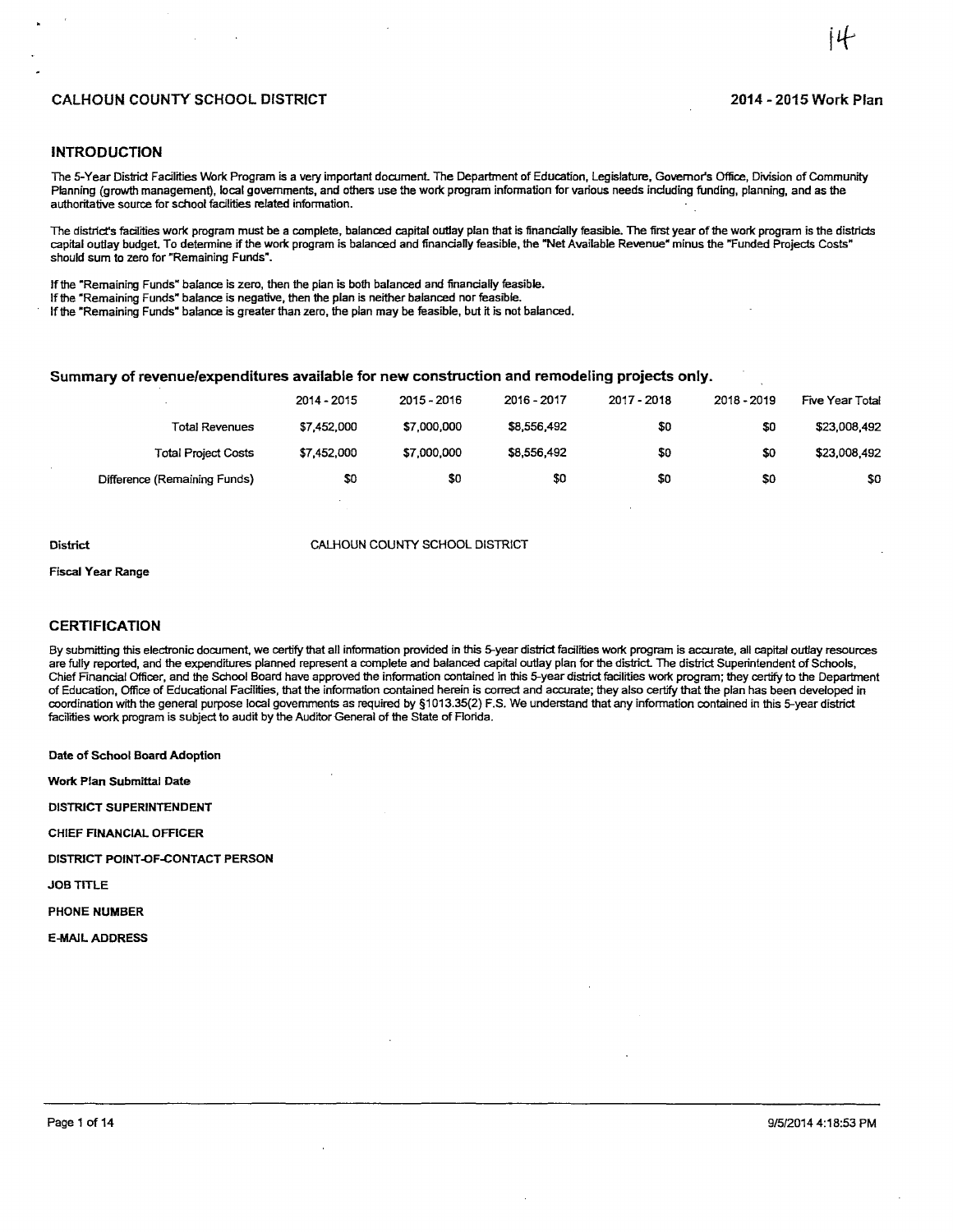# **Expenditures**

 $\overline{a}$  $\ddot{\phantom{a}}$ 

#### Expenditure for Maintenance, Repair and Renovation from 1.50-Mills and PECO .

Annually, prior to the adoption of the district school budget, each school board must prepare a tentative district facilities work program that includes a schedule of major repair and renovation projects necessary to maintain the educational and ancillary facilities of the district

|                                  | <b>Item</b>                                                                                                                                                                                                                  | $2014 - 2015$<br><b>Actual Budget</b> | 2015 - 2016<br>Projected | 2016-2017<br>Projected | 2017 - 2018<br>Projected | 2018 - 2019<br>Projected | - Total     |
|----------------------------------|------------------------------------------------------------------------------------------------------------------------------------------------------------------------------------------------------------------------------|---------------------------------------|--------------------------|------------------------|--------------------------|--------------------------|-------------|
| <b>HVAC</b>                      |                                                                                                                                                                                                                              | \$10,000                              | \$10,000                 | \$10,000               | \$10,000                 | \$10,000                 | \$50,000    |
| Locations:                       | ALTHA PUBLIC SCHOOL, BLOUNTSTOWN ELEMENTARY, BLOUNTSTOWN MIDDLE (NEW), CALHOUN ADULT SCHOOL, CARR<br>ELEMENTARY & MIDDLE                                                                                                     |                                       |                          |                        |                          |                          |             |
| Flooring                         |                                                                                                                                                                                                                              | \$10,000                              | \$10,000                 | \$10,000               | \$10,000                 | \$10,000                 | \$50,000    |
| Locations:                       | ALTHA PUBLIC SCHOOL, BLOUNTSTOWN ELEMENTARY, BLOUNTSTOWN MIDDLE (NEW), CALHOUN ADULT SCHOOL, CARR<br>ELEMENTARY & MIDDLE                                                                                                     |                                       |                          |                        |                          |                          |             |
| Roofing                          |                                                                                                                                                                                                                              | <b>SO</b>                             | \$0                      | S <sub>0</sub>         | \$0                      | \$0                      | \$0         |
| Locations:                       | No Locations for this expenditure.                                                                                                                                                                                           |                                       |                          |                        |                          |                          |             |
| Safety to Life                   |                                                                                                                                                                                                                              | \$10,000                              | \$10,000                 | \$10,000               | \$10,000                 | \$10,000                 | \$50,000    |
| Locations:                       | ALTHA PUBLIC SCHOOL, BLOUNTSTOWN ELEMENTARY, BLOUNTSTOWN MIDDLE (NEW), CALHOUN ADULT SCHOOL, CALHOUN<br>SUPERINTENDENT'S OFFICE, CARR ELEMENTARY & MIDDLE, TRANSPORTATION AND MAINTENANCE                                    |                                       |                          |                        |                          |                          |             |
| Fencing                          |                                                                                                                                                                                                                              | \$37,500                              | \$0                      | 50                     | \$10,000                 | SO                       | \$47,500    |
| Locations:                       | BLOUNTSTOWN ELEMENTARY, BLOUNTSTOWN MIDDLE (NEW), CARR ELEMENTARY & MIDDLE                                                                                                                                                   |                                       |                          |                        |                          |                          |             |
| Parking                          |                                                                                                                                                                                                                              | SO <sub>2</sub>                       | \$0                      | \$0                    | \$0                      | \$0                      | \$0         |
| Locations:                       | No Locations for this expenditure.                                                                                                                                                                                           |                                       |                          |                        |                          |                          |             |
| Electrical                       |                                                                                                                                                                                                                              | \$5,000                               | \$5,000                  | \$5,000                | \$10,000                 | \$10,000                 | \$35,000    |
| Locations:                       | ALTHA PUBLIC SCHOOL, BLOUNTSTOWN ELEMENTARY, BLOUNTSTOWN HIGH SCHOOL, BLOUNTSTOWN MIDDLE (NEW).<br>CALHOUN ADULT SCHOOL, CALHOUN SUPERINTENDENT'S OFFICE, CARR ELEMENTARY & MIDDLE, TRANSPORTATION AND<br><b>MAINTENANCE</b> |                                       |                          |                        |                          |                          |             |
| Fire Alam                        |                                                                                                                                                                                                                              | \$10,000                              | \$50,000                 | \$50,000               | \$15,000                 | \$15,000                 | \$140,000   |
| Locations:                       | ALTHA PUBLIC SCHOOL, BLOUNTSTOWN ELEMENTARY, BLOUNTSTOWN HIGH SCHOOL, BLOUNTSTOWN MIDDLE (NEW).<br>CALHOUN ADULT SCHOOL, CARR ELEMENTARY & MIDDLE                                                                            |                                       |                          |                        |                          |                          |             |
| Telephone/Intercom System        |                                                                                                                                                                                                                              | SO.                                   | \$0                      | \$O                    | \$0                      | \$0                      | \$0         |
|                                  | Locations: No Locations for this expenditure.                                                                                                                                                                                |                                       |                          |                        |                          |                          |             |
| <b>Closed Circuit Television</b> |                                                                                                                                                                                                                              | \$0                                   | \$0                      | \$0                    | \$0                      | SO <sub>1</sub>          | \$0         |
|                                  | Locations: No Locations for this expenditure.                                                                                                                                                                                |                                       |                          |                        |                          |                          |             |
| Paint                            |                                                                                                                                                                                                                              | \$10,000                              | \$10,000                 | \$10,000               | \$10,000                 | \$10,000                 | \$50,000    |
| Locations:                       | ALTHA PUBLIC SCHOOL, BLOUNTSTOWN ELEMENTARY, BLOUNTSTOWN HIGH SCHOOL, BLOUNTSTOWN MIDDLE (NEW),<br>CALHOUN ADULT SCHOOL, CALHOUN SUPERINTENDENT'S OFFICE, CARR ELEMENTARY & MIDDLE, TRANSPORTATION AND<br><b>MAINTENANCE</b> |                                       |                          |                        |                          |                          |             |
| Maintenance/Repair               |                                                                                                                                                                                                                              | \$401.336                             | \$626,784                | \$624,341              | \$635,718                | \$673,871                | \$2,962,050 |
| Locations:                       | ALTHA PUBLIC SCHOOL, BLOUNTSTOWN ELEMENTARY, BLOUNTSTOWN MIDDLE (NEW), CALHOUN ADULT SCHOOL, CARR<br>ELEMENTARY & MIDDLE, TRANSPORTATION AND MAINTENANCE                                                                     |                                       |                          |                        |                          |                          |             |
|                                  | Sub Total:                                                                                                                                                                                                                   | \$493,836                             | \$721,784                | \$719,341              | \$710,718                | \$738,871                | \$3,384,550 |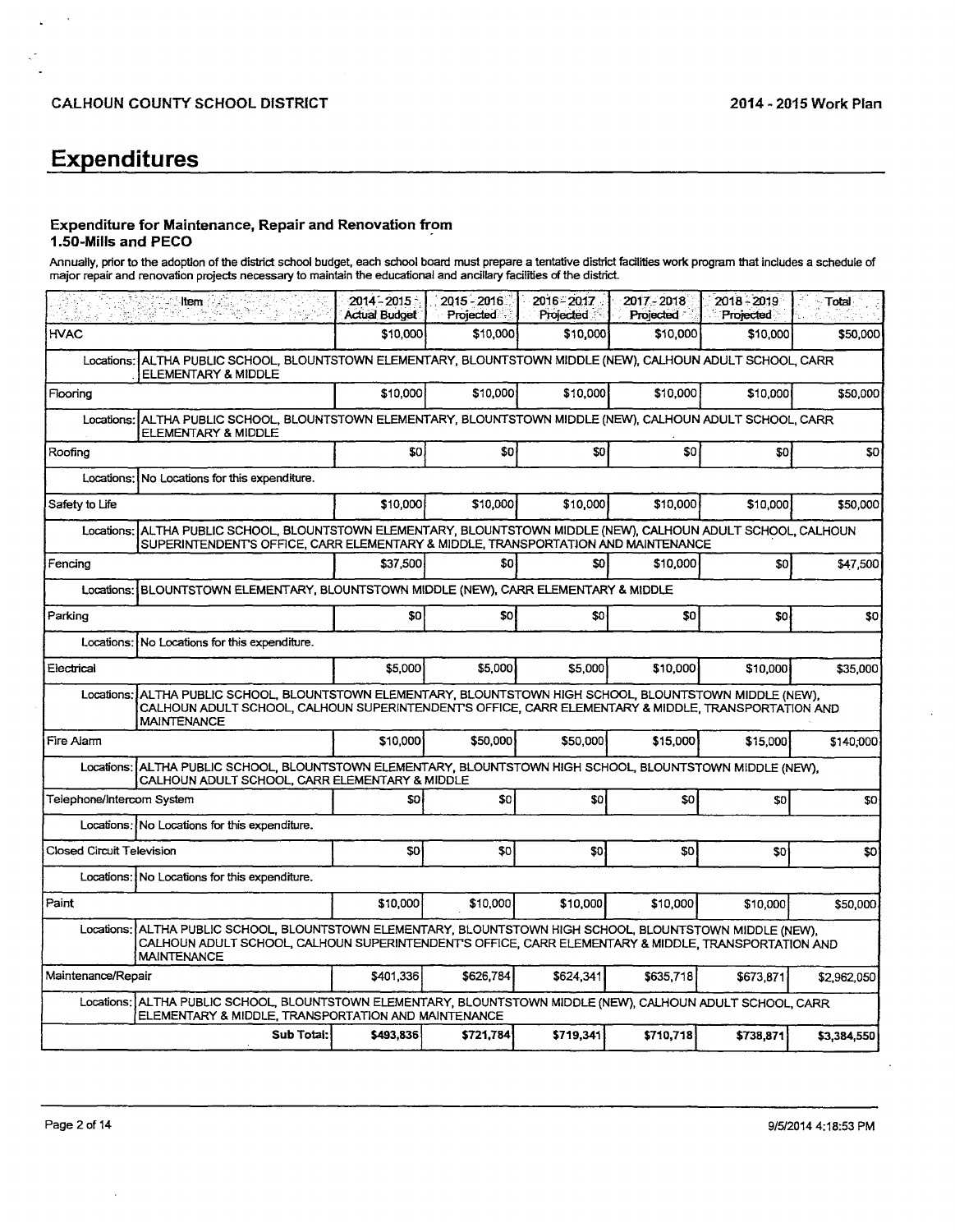# CALHOUN COUNTY SCHOOL DISTRICT 2014-2015 Work Plan

| PECO Maintenance Expenditures | \$44,431  | \$134.215 | \$132,228 | \$148,469 | \$153,639 | \$612,982   |
|-------------------------------|-----------|-----------|-----------|-----------|-----------|-------------|
| 1.50 Mill Sub Total: I        | \$449,405 | \$587,569 | \$587,113 | \$562.249 | \$585,232 | \$2,771,568 |

No items have been specified.

 $\mathbb{R}^3$ 

| Total: I | \$493,836 | \$721.784 | \$719,341 | \$710.718 | \$738,871 | \$3,384,550 |
|----------|-----------|-----------|-----------|-----------|-----------|-------------|
|          |           |           |           |           |           |             |
|          |           |           |           |           |           |             |
|          |           |           |           |           |           |             |

# Local 1.50 Mill Expenditure For Maintenance, Repair and Renovation

Anticipated expenditures expected from local funding sources over the years covered by the current work plan.

| <b>Item</b>                                                  | 2014-2015.<br>Actual Budget | $2015 - 2016$<br>Projected | 2016 - 2017<br>Projected | $2017 - 2018$<br>Projected | 2018 - 2019<br>Projected | Total           |
|--------------------------------------------------------------|-----------------------------|----------------------------|--------------------------|----------------------------|--------------------------|-----------------|
| Remaining Maint and Repair from 1.5 Mills                    | \$449,405                   | \$587,569                  | \$587,113                | \$562,249                  | \$585,232                | \$2,771,568     |
| Maintenance/Repair Salaries                                  | \$164,316                   | \$165,000                  | \$165,000                | \$165,000                  | \$165,000                | \$824,316       |
| School Bus Purchases                                         | \$200,000                   | \$200,000                  | \$200,000                | \$200,000                  | \$200,000                | \$1,000,000     |
| Other Vehicle Purchases                                      | \$40,000                    | \$0                        | \$0                      | \$0                        | \$0                      | \$40,000        |
| Capital Outlay Equipment                                     | \$50,000                    | \$50,000                   | \$50,000                 | \$50,000                   | \$50,000                 | \$250,000       |
| Rent/Lease Payments                                          | \$0                         | \$0                        | \$0                      | \$0                        | \$0                      | \$0             |
| <b>COP Debt Service</b>                                      | \$0                         | \$0                        | \$0                      | \$0                        | -sol                     | \$0             |
| Rent/Lease Relocatables                                      | \$32,400                    | \$32,400                   | \$32,400                 | \$0                        | SO)                      | \$97,200        |
| Environmental Problems                                       | \$0                         | \$0                        | \$0                      | SO                         | SO.                      | \$0             |
| s.1011.14 Debt Service                                       | \$0                         | SO                         | \$0                      | \$0                        | \$0                      | \$0             |
| Special Facilities Construction Account                      | \$391,560                   | SO <sub>1</sub>            | \$0                      | SO <sub>1</sub>            | \$0                      | \$391,560       |
| Premiums for Property Casualty Insurance - 1011.71<br>(4a,b) | \$108,785                   | \$125,000                  | \$135,000                | \$145,000                  | \$150,000                | \$663,785       |
| Qualified School Construction Bonds (QSCB)                   | \$0                         | \$0                        | \$0                      | \$0                        | \$0                      | SO <sub>2</sub> |
| Qualified Zone Academy Bonds (QZAB)                          | \$0                         | \$0                        | SO                       | \$0                        | <b>SO</b>                | \$0             |
| Local Expenditure Totals:                                    | \$1,436,466                 | \$1,159,969                | \$1,169,513              | \$1,122,249                | \$1,150,232              | \$6,038,429     |

# **Revenue**

## 1.50 Mill Revenue Source

Schedule of Estimated Capital Outlay Revenue from each currently approved source which is estimated to be available for expenditures on the projects included in the tentative district facilities work program. All amounts are NET after considering carryover balances, interest earned, new COP's, 1011.14 and 1011.15 loans, etc. Districts cannot use 1.5-Mill funds for salaries except for those explicitly associated with maintenance/repair projects. (1011.71 (5), F.S.)

| lteri                                           | .<br>Fund | $2014 - 2015$<br>: Actual Value | 2015 - 2016<br><b>Projected</b> | $2016 - 2017$<br>Projected | $2017 - 2018$<br><b>Projected</b> | $-2018 - 2019$<br>Projected | Total           |
|-------------------------------------------------|-----------|---------------------------------|---------------------------------|----------------------------|-----------------------------------|-----------------------------|-----------------|
| (1) Non-exempt property<br>l assessed valuation |           | \$434,647,4041                  | \$445,855,008                   | \$463,342,7771             | \$480,141,088                     | \$499,573,680               | \$2,323,559,957 |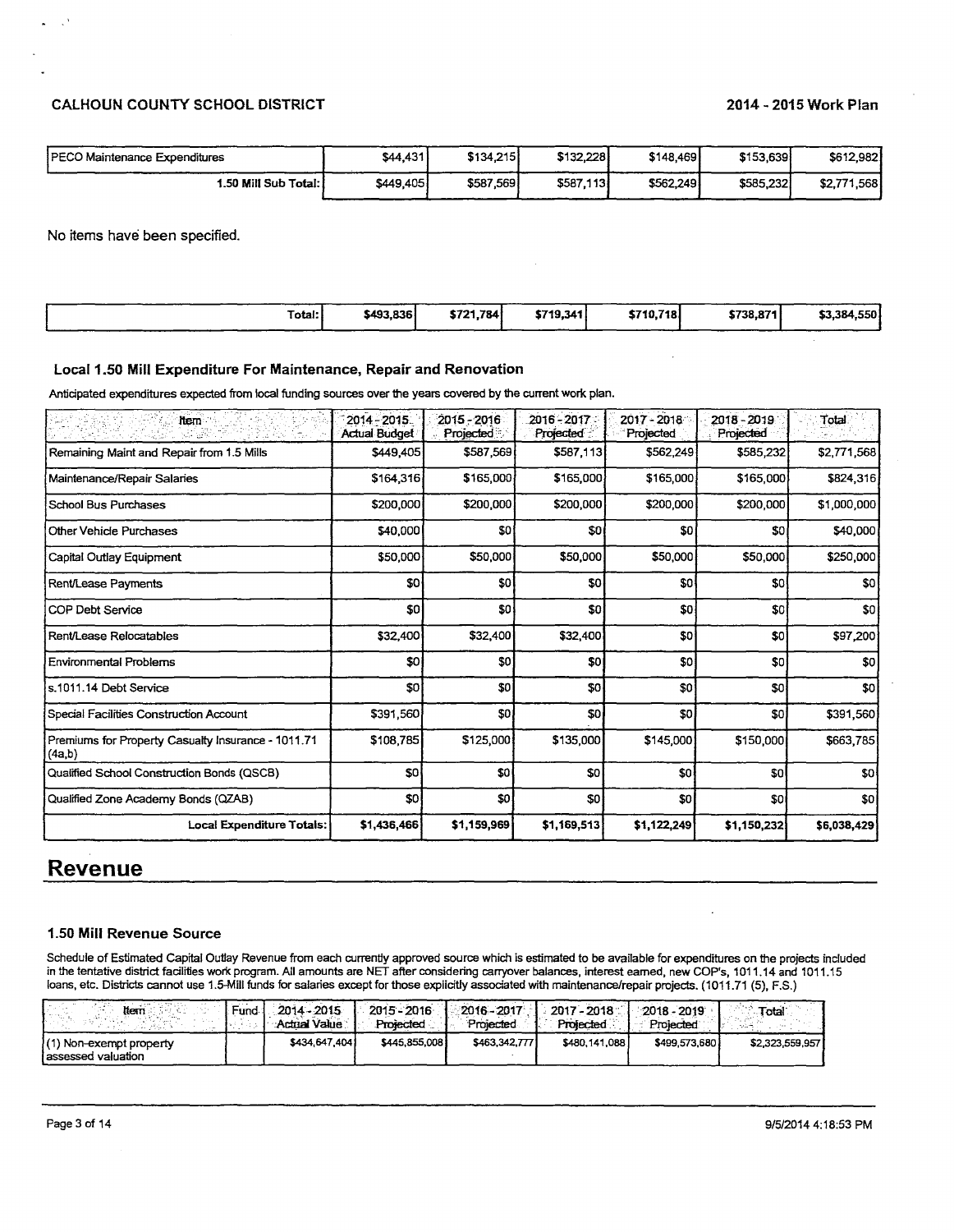| (2) The Millege projected for<br>discretionary capital outlay per<br>ls.1011.71   |      | I .50 I   | l.50 l     | 1.501     | 1.50 l    | 1.50      |             |
|-----------------------------------------------------------------------------------|------|-----------|------------|-----------|-----------|-----------|-------------|
| (3) Full value of the 1.50-Mill<br>discretionary capital outlay per<br>is.1011.71 |      | \$730,208 | \$749.036  | \$778,416 | \$806,637 | \$839,284 | \$3,903,581 |
| $(4)$ Value of the portion of the 1.50 $\vert$<br>-Mill ACTUALLY levied           | 3701 | \$625,892 | \$642.0311 | \$667,214 | \$691,403 | \$719,386 | \$3,345,926 |
| (5) Difference of lines (3) and (4)                                               |      | \$104,316 | \$107,005  | \$111,202 | \$115,234 | \$119,898 | \$557,655   |

# **PECO Revenue Source**

The figure in the row designated "PECO Maintenance" will be subtracted from funds available for new construction because PECO maintenance dollars cannot be used for new construction.

| ltern                         | Fund | $2014 - 2015$<br><b>Actual Budget</b> | 2015 - 2016<br>Projected. | 2016 - 2017<br>- Projected | $2017 - 2018$<br>Projected | 2018-2019<br>Projected | Total     |
|-------------------------------|------|---------------------------------------|---------------------------|----------------------------|----------------------------|------------------------|-----------|
| PECO New Construction         | 340  | SO I                                  | sol                       | \$D                        | \$0.                       | \$0.                   | \$0 I     |
| PECO Maintenance Expenditures |      | \$44,4311                             | \$134,215                 | \$132,228                  | \$148,469                  | \$153,639              | \$612,982 |
|                               |      | \$44,431                              | \$134.215                 | \$132,228                  | \$148,469                  | \$153,639              | \$612.982 |

#### **CO & DS Revenue Source**

Revenue from Capital Outlay and Debt Service funds.

| ltem                                       | Fund. | $2014 - 2015$<br><b>Actual Budget</b> | $2015 - 2016$<br>Projected | $2016 - 2017$<br>Projected | $2017 - 2018$<br>Projected | $-2018 - 2019$<br>Projected | Total     |
|--------------------------------------------|-------|---------------------------------------|----------------------------|----------------------------|----------------------------|-----------------------------|-----------|
| CO & DS Cash Flow-through<br>l Distributed | 360   | \$65,564                              | \$65.564                   | \$65,564                   | \$65.564                   | \$65,564                    | \$327,820 |
| ICO & DS Interest on<br>Undistributed CO   | 360   | \$282                                 | \$282                      | \$282                      | \$282                      | \$282                       | \$1,410   |
|                                            |       | \$65,846                              | \$65,846                   | \$65,846                   | \$65,846                   | \$65,846                    | \$329,230 |

#### **Fair Share Revenue Source**

All legally binding commitments for proportionate fair-share mitigation for impacts on public school facilities must be included in the 5-year district work program. Nothing reported for this section.

#### **Sales Surtax Referendum**

Specific information about any referendum for a 1-cent or 1/2-cent surtax referendum during the previous year.

Did the school district hold a surtax referendum during the past fiscal year 2013 - 2014?

**No** 

 $\ddot{\phantom{a}}$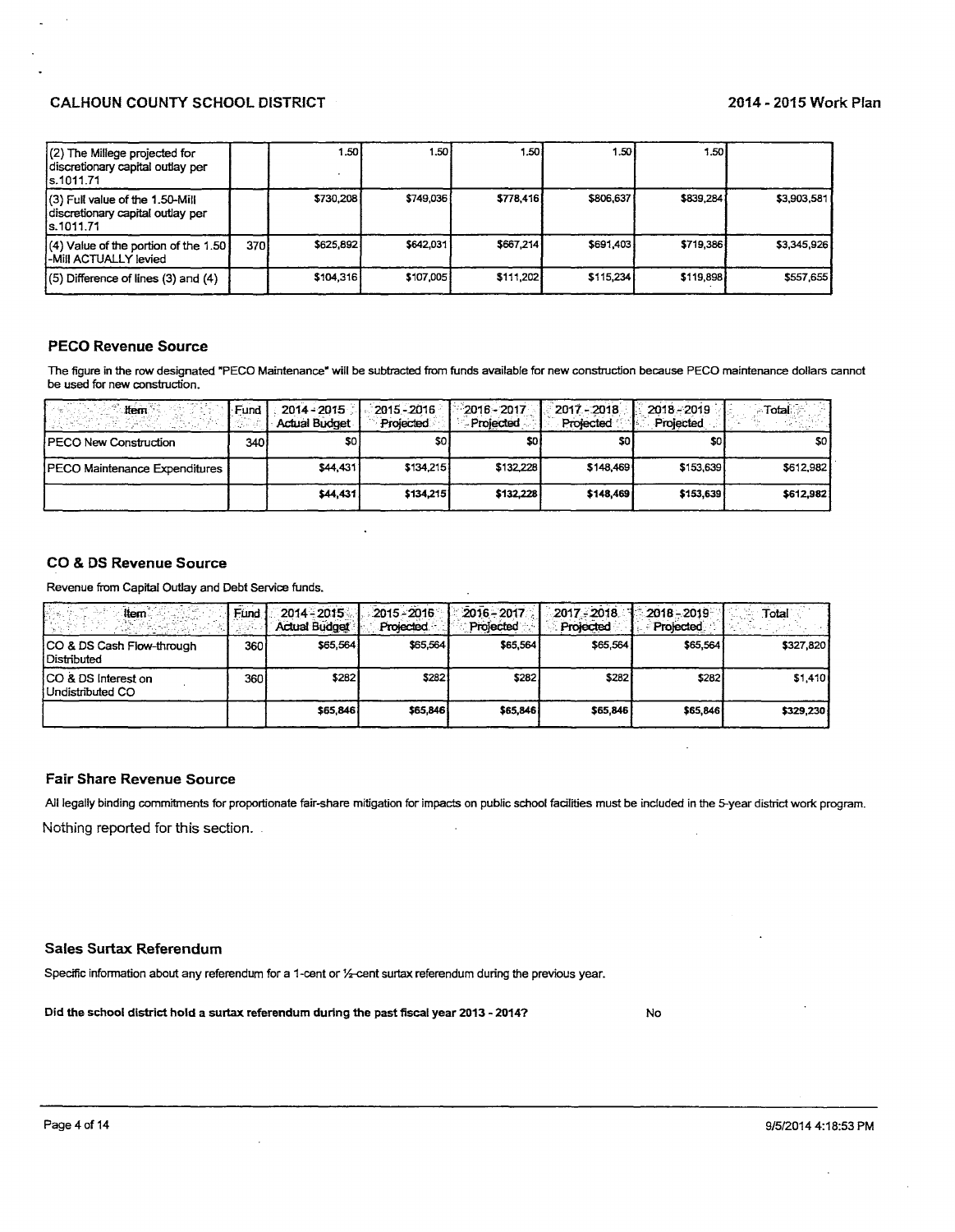$\sim$ 

# Additional Revenue Source

## Any additional revenue sources

 $\sim$ J.

| <b>Hem</b>                                                                                                         | $2014 - 2015$<br><b>Actual Value</b> | 2015 - 2016<br>Projected | $2016 - 2017$<br>Projected | $2017 - 2018$<br>Projected | 2018 - 2019<br>Projected | √Total          |
|--------------------------------------------------------------------------------------------------------------------|--------------------------------------|--------------------------|----------------------------|----------------------------|--------------------------|-----------------|
| Total Fund Balance Carried Forward                                                                                 | \$760,275                            | \$15,639                 | \$1,556,492                | \$0                        | 30                       | \$2,332,406     |
| General Capital Outlay Obligated Fund<br>Balance Carried Forward From Total<br><b>Fund Balance Carried Forward</b> | \$0                                  | \$0                      | \$0                        | \$0                        | SO.                      | \$0             |
| Special Facilities Construction Account                                                                            | \$7,000,000                          | \$7,000,000              | \$7,000,000                | \$0                        | \$0                      | \$21,000,000    |
| One Cent - 1/2 Cent Sales Surtax Debt<br>Service From Total Fund Balance Carried<br>Forward                        | \$0                                  | \$0                      | 50                         | \$0                        | \$0                      | \$0             |
| Capital Outlay Projects Funds Balance<br>Carried Forward From Total Fund<br><b>Balance Carried Forward</b>         | \$0                                  | \$0                      | \$0                        | \$0                        | SO.                      | \$0             |
| Proceeds from a s.1011.14/15 F.S. Loans                                                                            | \$0                                  | SO.                      | \$0                        | \$0                        | \$0                      | \$0             |
| District Bonds - Voted local bond<br>referendum proceeds per s.9, Art VII<br>State Constitution                    | \$0                                  | <b>SO</b>                | \$0                        | \$0                        | \$0                      | \$0             |
| Proceeds from Special Act Bonds                                                                                    | \$0                                  | so                       | 30                         | \$O                        | \$0                      | \$0             |
| Estimated Revenue from CO & DS Bond<br>Sale                                                                        | \$0                                  | \$0                      | \$0                        | \$0                        | \$0                      | \$0             |
| Proceeds from Voted Capital<br>Improvements millage                                                                | \$0                                  | 30                       | \$0                        | \$0                        | \$0                      | \$0             |
| Other Revenue for Other Capital Projects                                                                           | \$0                                  | \$0                      | \$0                        | \$0                        | \$0                      | \$0             |
| Proceeds from 1/2 cent sales surtax<br>authorized by school board                                                  | \$365,000                            | \$365,000                | \$365,000                  | \$365,000                  | \$365,000                | \$1,825,000     |
| Proceeds from local governmental<br>infrastructure sales surtax.                                                   | \$0                                  | \$O                      | \$0                        | \$D                        | \$0                      | \$0             |
| Proceeds from Certificates of<br>Participation (COP's) Sale                                                        | \$0                                  | \$0                      | \$0                        | \$0                        | \$0                      | \$0             |
| Classrooms First Bond proceeds amount<br>authorized in FY 1997-98                                                  | \$71,453                             | \$71,453                 | \$71,453                   | \$0                        | \$0                      | \$214,359       |
| Classrooms for Kids                                                                                                | \$0                                  | \$0                      | \$0                        | \$0                        | \$0                      | \$0             |
| District Equity Recognition                                                                                        | \$0                                  | \$0                      | \$0                        | \$0                        | \$0                      | \$0             |
| <b>Federal Grants</b>                                                                                              | \$0                                  | \$0                      | \$0                        | 30                         | \$0                      | \$0             |
| Proportionate share mitigation (actual<br>cash revenue only, not in kind donations)                                | \$0                                  | SO.                      | \$0                        | \$0                        | \$0                      | \$0             |
| Impact fees received                                                                                               | S <sub>0</sub>                       | \$0                      | 30                         | \$0                        | \$0                      | \$0             |
| Private donations                                                                                                  | \$0                                  | \$O                      | \$0                        | \$0                        | \$0                      | so <sub>1</sub> |
| Grants from local governments or not-for-<br>profit organizations                                                  | \$0                                  | \$O                      | \$0                        | \$0                        | \$0                      | \$0             |
| Interest, Including Profit On Investment                                                                           | \$0                                  | \$0                      | \$0                        | SO <sub>1</sub>            | \$0                      | \$0             |
| Revenue from Bonds pledging proceeds<br>from 1 cent or 1/2 cent Sales Surtax                                       | \$0                                  | \$0                      | \$0                        | 30                         | \$0                      | \$O             |
| Subtotal                                                                                                           | \$8,196,728                          | \$7,452,092              | \$8,992,945                | \$365,000                  | \$365,000                | \$25,371,765    |

 $\mathcal{L}_{\mathcal{A}}$ 

# Total Revenue Summary

 $\bar{z}$ 

 $\ddot{\phantom{a}}$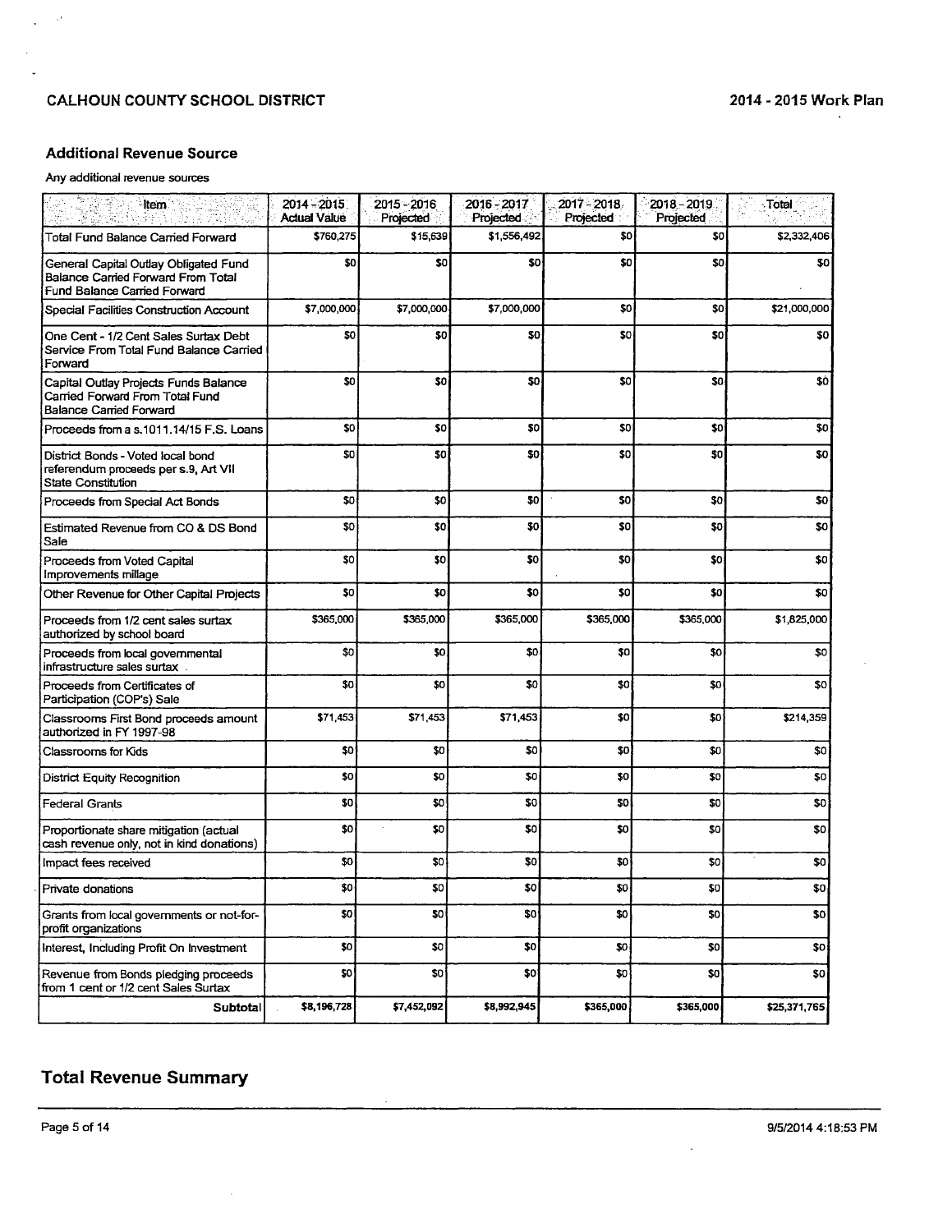# CALHOUN COUNTY SCHOOL DISTRICT **2014 - 2015 Work Plan**

 $\bar{\lambda}$ 

| <b>Item Name</b>                                           | 2014 - 2015<br><b>Budget</b> | 2015 - 2016<br>Projected | 2016 - 2017<br>Projected | 2017 - 2018<br>Projected        | 2018 - 2019<br>Projected   | <b>Five Year Total</b> |
|------------------------------------------------------------|------------------------------|--------------------------|--------------------------|---------------------------------|----------------------------|------------------------|
| Local 1.5 Mill Discretionary Capital Outlay<br>Revenue     | \$625,892                    | \$642,031                | \$667,214                | \$691,403                       | \$719,386                  | \$3,345,926            |
| PECO and 1.5 Mill Maint and Other 1.5<br>Mill Expenditures | ( \$1,436,466)               | ( \$1,159,969)           | (\$1,169,513)            | (\$1, 122, 249)                 | (\$1,150,232)              | ( \$6,038,429)         |
| PECO Maintenance Revenue                                   | \$44,431                     | \$134,215                | \$132,228                | \$148,469                       | \$153,639                  | \$612,982              |
| <b>Available 1.50 Mill for New</b><br><b>Construction</b>  | ( \$810, 574)                | (\$517,938)              | ( \$502, 299]            | (\$430,846)                     | (\$430,846)                | ( \$2,692,503)         |
| Item Name                                                  | 2014 - 2015<br><b>Budget</b> | 2015 - 2016<br>Projected | 2016-2017<br>Projected.  | 2017 - 2018<br><b>Projected</b> | $2018 - 2019$<br>Projected | <b>Five Year Total</b> |
| ICO & DS Revenue                                           | \$65,846                     | \$65,846                 | \$65,846                 | \$65,846                        | \$65,846                   | \$329,230              |
| PECO New Construction Revenue                              | <b>SO</b>                    | \$0                      | \$0                      | <b>SO</b>                       | \$0                        | <b>SO</b>              |
| Other/Additional Revenue                                   | \$8,196,728                  | \$7,452,092              | \$8,992,945              | \$365,000                       | \$365,000                  | \$25,371,765           |
| <b>Total Additional Revenue</b>                            | \$8,262,574                  | \$7,517,938              | \$9,058,791              | \$430,846                       | \$430,846                  | \$25,700,995           |
| <b>Total Available Revenue</b>                             | \$7,452,000                  | \$7,000,000              | \$8,556,492              | \$0                             | \$0                        | \$23,008,492           |

# **Project Schedules**

 $\ddot{\phantom{a}}$ 

# Capacity Project Schedules

A schedule of capital outlay projects necessary to ensure the availability of satisfactory classrooms for the projected student enrollment in K-12 programs.

| Project Description                                                                                                                                                                    | Location                                                             | Ray<br>ita VI<br>V.      | 2014-2015.  | 2015 - 2016 | 2016 - 2017 | $2017 - 2018$ | $2018 - 2019$    | Total            | Funded             |
|----------------------------------------------------------------------------------------------------------------------------------------------------------------------------------------|----------------------------------------------------------------------|--------------------------|-------------|-------------|-------------|---------------|------------------|------------------|--------------------|
| New High School                                                                                                                                                                        | <b>BLOUNTSTOWN</b><br>MIDDLE (NEW)                                   | Planned<br>Cost          | \$0         | \$O         | \$0         | \$O           | .50 <sub>1</sub> |                  | \$0 <sup>Yes</sup> |
|                                                                                                                                                                                        | <b>Student Stations:</b><br><b>Total Classrooms:</b><br>Gross Sq Ft: |                          | ٥           | Ω           | 0           | ΩI            | n                | ΩI               |                    |
|                                                                                                                                                                                        |                                                                      |                          | 0           | n           | o           | ΩI            | n                |                  |                    |
|                                                                                                                                                                                        |                                                                      |                          | n           |             | n           | n             | л                |                  |                    |
| New pre-k thru 8<br>facility built with<br>special facility<br>funding. A high<br>school facility built<br>with DEP funds that<br>was acquired when<br>two buildings were<br>ltom down | <b>ALTHA PUBLIC</b><br>SCHOOL                                        | Planned<br>Cost          | \$7,000,000 | \$7,000,000 | \$8,556,492 | SD.           | SO <sup>1</sup>  | \$22,556,492 Yes |                    |
|                                                                                                                                                                                        |                                                                      | <b>Student Stations:</b> | ſ           |             | 675         |               | o                | 675              |                    |
|                                                                                                                                                                                        |                                                                      | <b>Total Classrooms:</b> | ΩI          | ΩI          | $38$        | n             | ٥i               | 38               |                    |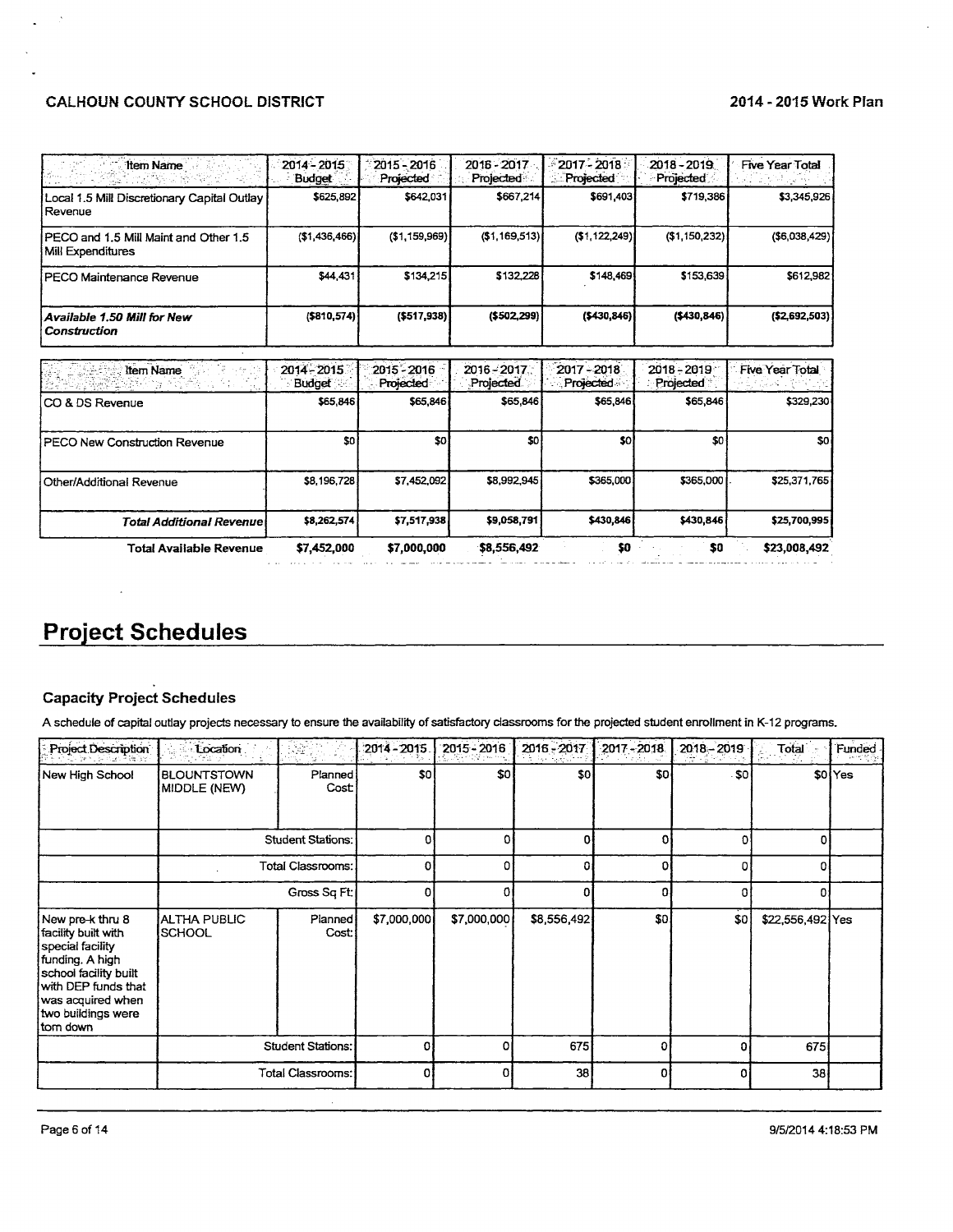| Gross Sq Ft:             |             |             | 126,594     |     | - 01 | 126,594      |
|--------------------------|-------------|-------------|-------------|-----|------|--------------|
| <b>Planned Cost:</b>     | \$7,000,000 | \$7,000,000 | \$8,556,492 | \$0 | \$0  | \$22,556,492 |
| <b>Student Stations:</b> |             |             | 675)        |     |      | 675          |
| <b>Total Classrooms:</b> |             |             | 38          |     |      | <b>381</b>   |
| Gross Sq Ft:             | a           |             | 126,594     |     |      | 126,594      |

# **Other Project Schedules**

Major renovations, remodeling, and additions of capital outlay projects that do not add capacity to schools.

| <b>Project Description</b><br>186 Milion etalia                   | Location            | Actual Budget | Projected | 2014 - 2015.   2015 - 2016.   2016 - 2017.   2017. - 2018.   2018. - 2019.<br>Projected | Projected | Projected. | ाotal         | Funded |
|-------------------------------------------------------------------|---------------------|---------------|-----------|-----------------------------------------------------------------------------------------|-----------|------------|---------------|--------|
| Paving, insulation, fencing and BLOUNTSTOWN<br>life safety issues | <b>I ELEMENTARY</b> | \$452,000     | \$O I     | SO I                                                                                    | \$0 I     | SO I       | \$452,000 Yes |        |
|                                                                   |                     | \$452,000     | \$0 l     | \$0                                                                                     | \$0l      | \$0        | \$452,000     |        |

## **Additional Project Schedules**

Any projects that are not identified in the last approved educational plant survey.

Nothing reported for this section.

# Non Funded Growth Management Project Schedules

Schedule indicating which projects, due to planned development, that CANNOT be funded from current revenues projected over the next five years.

Nothing reported for this section.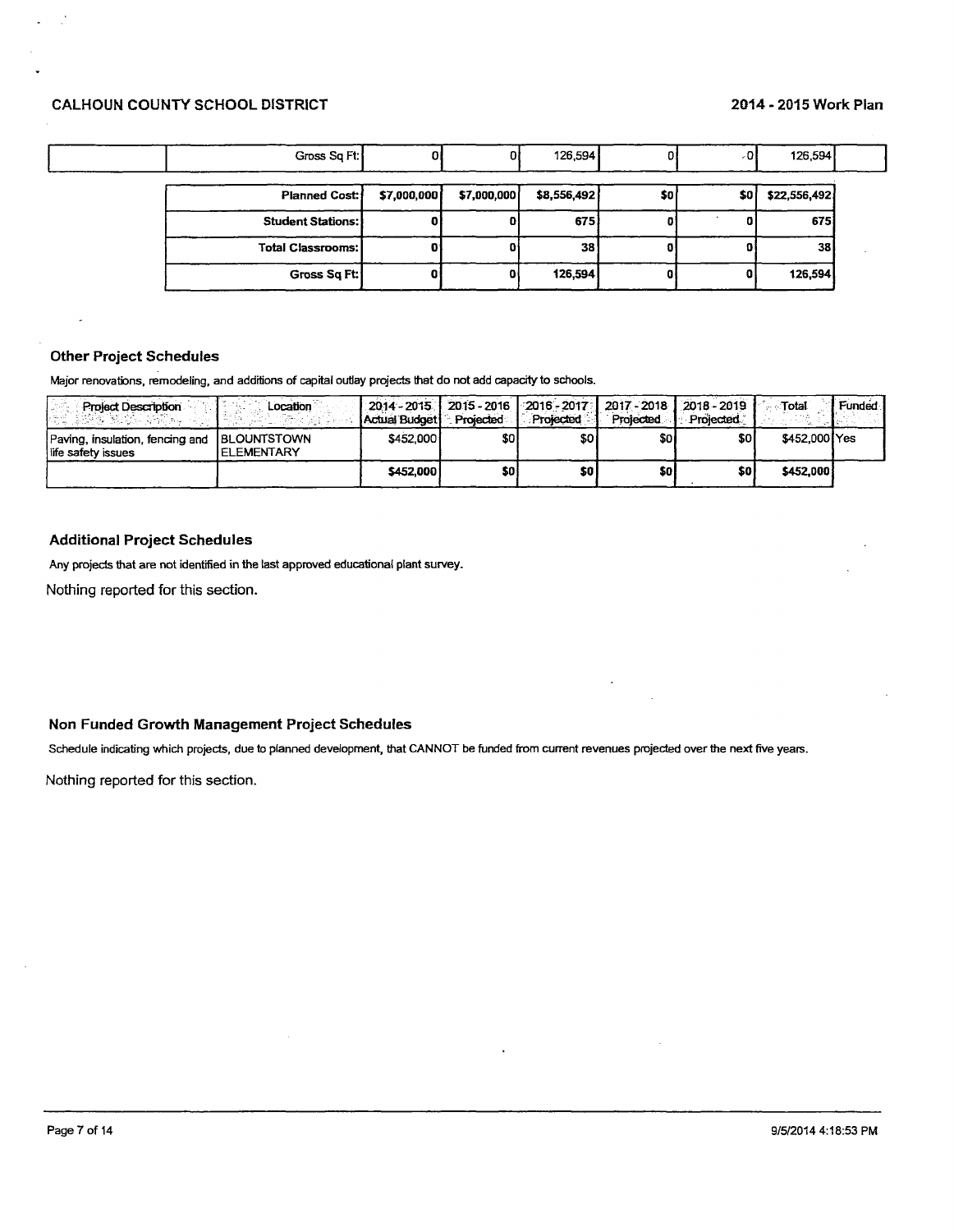# **Tracking**

#### **Capacity Tracking**

| Location                           | $-2014 -$<br>2015 Satis.<br>Stu Sta | Actual<br>2014<br>2015 FISH<br>Capacity | Actual<br>2013 -<br>2014<br>COFTE.<br>소곡<br>k Driger | # Class<br>Rooms | Actual<br>Average<br>$2014 -$<br>2015 Class<br>Size: | Actual<br>2014 -<br>2015<br>Utilization | New.<br>Stu.<br>Capacity | <b>New</b><br>Rooms to<br>be :<br><b>Added/Re</b><br>moved | Projected<br>2018 -<br>2019<br><b>COFTE</b> | Projected<br>2018 -<br>2019<br><b>Utilization</b> | Projected<br>$2018 -$<br>2019 Class<br>Size |
|------------------------------------|-------------------------------------|-----------------------------------------|------------------------------------------------------|------------------|------------------------------------------------------|-----------------------------------------|--------------------------|------------------------------------------------------------|---------------------------------------------|---------------------------------------------------|---------------------------------------------|
| <b>BLOUNTSTOWN MIDDLE</b><br>(NEW) | 563                                 | 506                                     | 285                                                  | 23               | 12                                                   | 56.00 %                                 | o                        | 0                                                          | 277                                         | 55.00 %                                           | 12 <sub>1</sub>                             |
| İ CALHOUN ADULT<br> SCHOOL         | 162                                 | 243                                     | 18                                                   | 9                |                                                      | 7.00%                                   | o                        | Ω                                                          | 18                                          | 7.00%                                             | 2                                           |
| I CARR ELEMENTARY &<br>MIDDLE      | 415                                 | 373                                     | 255                                                  | 21               | 12                                                   | 68.00%                                  | 0                        | n                                                          | 247                                         | 66.00 %                                           | 12                                          |
| I ALTHA PUBLIC SCHOOL              | 631                                 | 567                                     | 582                                                  | 35 <sub>1</sub>  | 17                                                   | 103.00%                                 | o                        |                                                            | 573                                         | 101.00%                                           | 16                                          |
| <b>BLOUNTSTOWN</b><br>I ELEMENTARY | 836                                 | 836                                     | 622                                                  | 17               | 37                                                   | 74.00%                                  | 0                        |                                                            | 613                                         | 73.00 %                                           | 36                                          |
| I BLOUNTSTOWN HIGH<br> SCHOOL      | 846                                 | 676                                     | 378                                                  | 37               | 10 <sub>1</sub>                                      | 56,00 %                                 | O.                       |                                                            | 370                                         | 55.00 %                                           | 10                                          |
|                                    | 3,453                               | 3,201                                   | 2,139                                                | 142              | 15                                                   | 66.84%                                  | O                        | Ð                                                          | 2,098                                       | 65.54 %                                           | 15                                          |

<u> 1980 - John Stein, mars an de Britannich (b. 1980)</u>

The COFTE Projected Total (2,098) for 2018 - 2019 must match the Official Forecasted COFTE Total (2,097) for 2018 - 2019 before this section can be completed. In the event that the COFTE Projected<br>Total does not match the Official forecasted COFTE, then the Balanced Projected COFTE Table should be used to balance COFTE.

| Projected COFTE for 2018 - 2019 |       |
|---------------------------------|-------|
| Elementary (PK-3)               | 697   |
| Middle (4-8)                    | 841   |
| High (9-12)                     | 560   |
|                                 | 2,097 |

| Grade Level Type  | Balanced Projected<br>COFTE for 2018 - 2019 |
|-------------------|---------------------------------------------|
|                   |                                             |
| Elementary (PK-3) |                                             |
| Middle (4-8)      |                                             |
| High (9-12)       |                                             |
|                   | 2.098                                       |

## Relocatable Replacement

Number of relocatable classrooms clearly identified and scheduled for replacement in the school board adopted financially feasible 5-year district work program.  $\widetilde{\phantom{a}}$ 

| Location                        | 2014 - 2015   2015 - 2016   2016 - 2017   2017 - 2018   2018 - 2019   Year 5 Total |  |  |  |
|---------------------------------|------------------------------------------------------------------------------------|--|--|--|
| I ALTHA PUBLIC SCHOOL           |                                                                                    |  |  |  |
| Total Relocatable Replacements: |                                                                                    |  |  |  |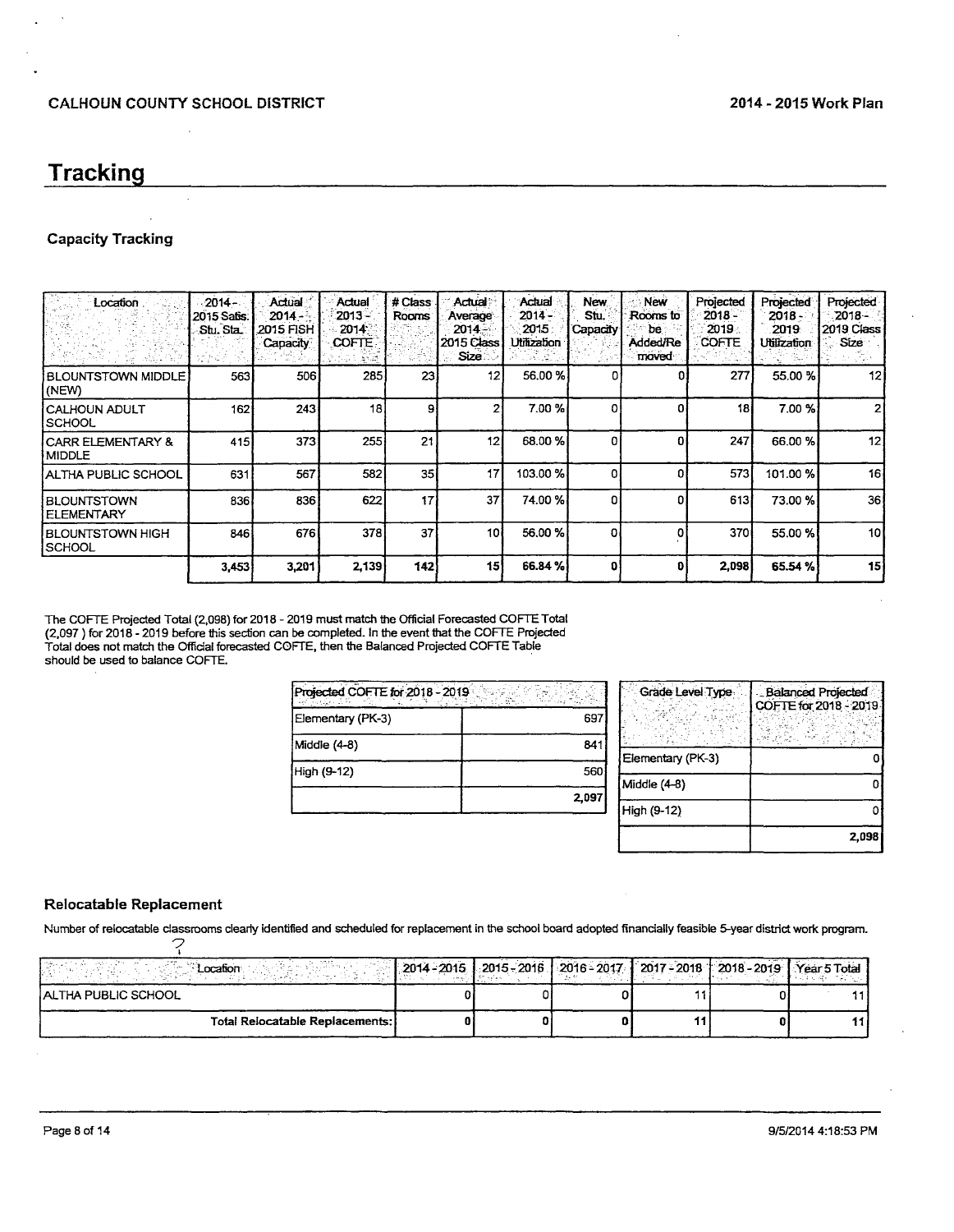#### **Charter Schools Tracking**

Information regarding the use of charter schools.

Nothing reported for this section.

# **Special Purpose Classrooms Tracking**

The number of classrooms that will be used for certain special purposes in the current year, by facility and type of classroom, that the district will, 1), not use for educational purposes, and 2), the co-teaching classrooms that are not open plan classrooms and will be used for educational purposes.

| School                               | $#$ of Elementary $#$ of Middle 4-8 | <b>Classrooms</b>   | $#$ of High 9-12  | $#$ of ESE        | # of Combo | Total        |
|--------------------------------------|-------------------------------------|---------------------|-------------------|-------------------|------------|--------------|
| School Type                          | l K-3 Classrooms l                  |                     | <b>Classrooms</b> | Classrooms        | Classrooms | Classrooms   |
| <b>Total Educational Classrooms:</b> |                                     |                     |                   |                   |            |              |
| School                               | # of Elementary                     | $#$ of Middle $4-8$ | # of High $9-12$  | $#$ of ESE        | # of Combo | <b>Total</b> |
| School Type                          | I K-3 Classrooms I                  | <b>Classrooms</b>   | <b>Classrooms</b> | <b>Classrooms</b> | Classrooms | Classrooms   |
| Total Co-Teaching Classrooms:        |                                     |                     |                   |                   |            |              |

#### **Infrastructure Tracking**

Necessary offsite infrastructure requirements resulting from expansions or new schools. This section should include infrastructure information related to capacity project schedules and other project schedules (Section 4).

Not Specified

Proposed location of planned facilities, whether those locations are consistent with the comprehensive plans of all affected local governments, and recommendations for infrastructure and other improvements to land adjacent to existing facilities. Provisions of 1013.33(12), (13) and (14) and 1013.36 must be addressed for new facilities planned within the 1st three years of the plan (Section 5).

New altha School on existing site.

**Consistent with Comp Plan?** Yes

#### **Net New Classrooms**

The number of classrooms, by grade level and type of construction, that were added during the last fiscal year.

| List the net new classrooms added in the 2013 - 2014 fiscal year.                                                                                       | List the net new classrooms to be added in the 2014 - 2015 fiscal<br>ivear. |                            |                                |                        |                                                                        |                            |                                |                        |  |
|---------------------------------------------------------------------------------------------------------------------------------------------------------|-----------------------------------------------------------------------------|----------------------------|--------------------------------|------------------------|------------------------------------------------------------------------|----------------------------|--------------------------------|------------------------|--|
| "Classrooms" is defined as capacity carrying classrooms that are added to increase<br>capacity to enable the district to meet the Class Size Amendment. |                                                                             |                            |                                |                        | Totals for fiscal year 2014 - 2015 should match totals in Section 15A. |                            |                                |                        |  |
| Location                                                                                                                                                | $2013 - 2014$ #<br>Permanent                                                | $2013 - 2014$ #<br>Modular | $2013 - 2014$ #<br>Relocatable | 2013 - 2014<br>Total i | $2014 - 2015 +$<br>Permanent                                           | $2014 - 2015$ #<br>Modular | $2014 - 2015$ #<br>Relocatable | $2014 - 2015$<br>Total |  |
| Elementary (PK-3)                                                                                                                                       |                                                                             |                            |                                |                        |                                                                        |                            |                                |                        |  |
| Middle (4–8)                                                                                                                                            |                                                                             |                            |                                |                        |                                                                        |                            |                                |                        |  |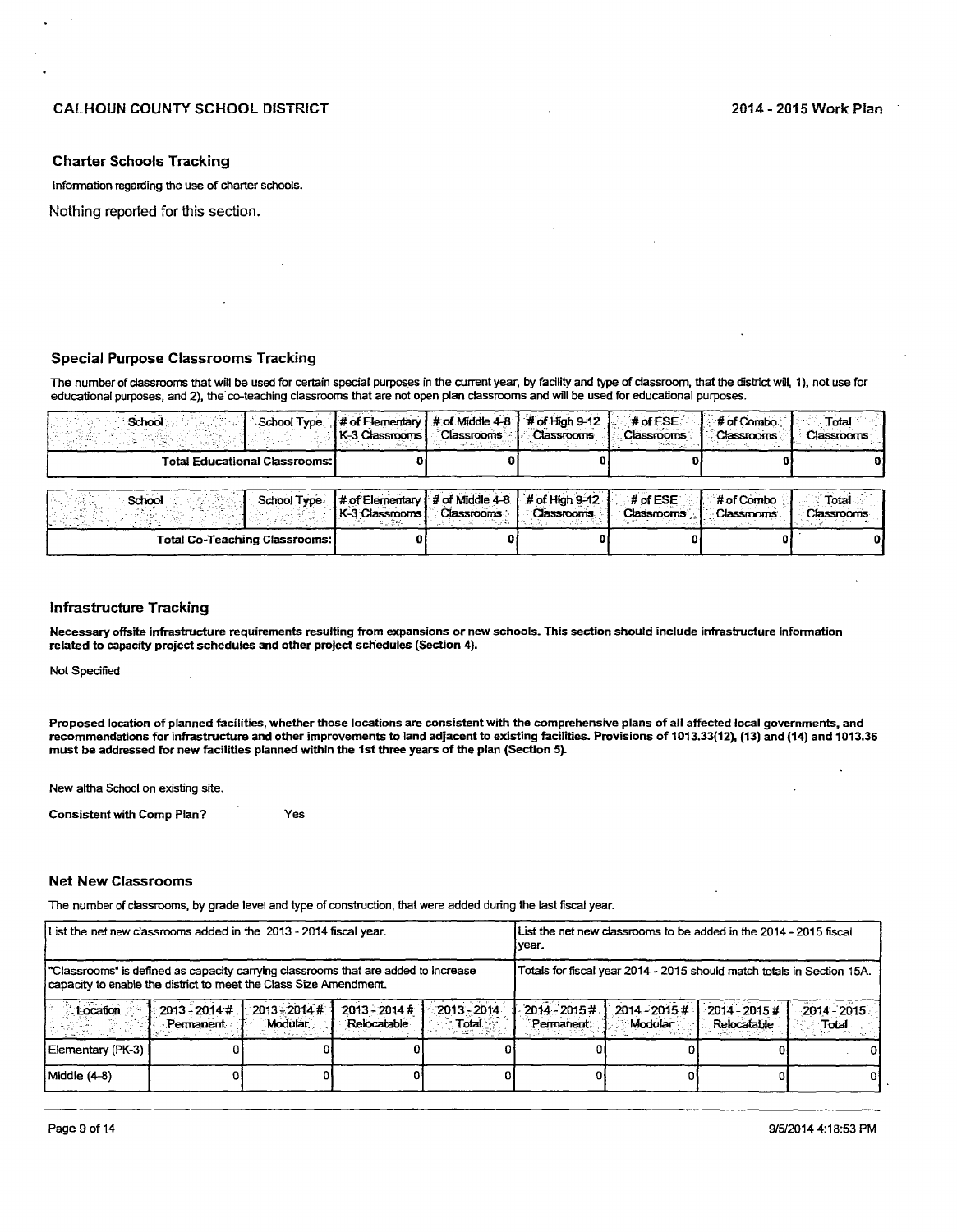# CALHOUN COUNTY SCHOOL DISTRICT 2014 - 2015 Work Plan

| High (9-12) |  |  |  | ---- |
|-------------|--|--|--|------|
|             |  |  |  |      |

# Relocatable Student Stations

Number of students that will be educated in relocatable units, by school, in the current year, and the projected number of students for each of the years in the workplan.

| Site                                              | $2014 - 2015$ | 2015 - 2016 | $2016 - 2017$ | $2017 - 2018$ | $2018 - 2019$ | 5 Year Average |
|---------------------------------------------------|---------------|-------------|---------------|---------------|---------------|----------------|
| BLOUNTSTOWN MIDDLE (NEW)                          |               |             |               |               |               |                |
| CALHOUN ADULT SCHOOL                              |               |             |               |               |               |                |
| CARR ELEMENTARY & MIDDLE                          | 169           | 167         | 162           | 160           | 140           | 160            |
| IALTHA PUBLIC SCHOOL                              | 182           | 180 l       | 173           |               | O.            | 1071           |
| <b>BLOUNTSTOWN ELEMENTARY</b>                     | 51            | 49          | 42            | 39            | 19            | 40I            |
| BLOUNTSTOWN HIGH SCHOOL                           |               |             |               |               | o             | 01             |
| Totals for CALHOUN COUNTY SCHOOL DISTRICT         | 歌手をきる         | 그대 노력화의 화장  | Titler,       | ريكو المجو    | -48.          |                |
| Total students in relocatables by year.           | 402           | 396         | 377           | 199           | 159           | 307            |
| Total number of COFTE students projected by year. | 2,171         | 2,165       | 2,143         | 2,138         | 2,097         | 2,143          |
| Percent in relocatables by year.                  | 19%           | 18%         | 18 %          | 9%            | 8%            | 14 %           |

# Leased Facilities Tracking

Exising leased facilities and plans for the acquisition of leased facilities, including the number of classrooms and student stations, as reported in the educational plant survey, that are planned in that location at the end of the five year workplan.

| Location                        | # of Leased<br>Classrooms 2014<br>2015 | <b>FISH Student</b><br><b>Stations</b><br><b>Reference</b> | Owner        | # of Leased<br>Classrooms 2018 -<br>$= 2019$ | <b>FISH Student</b><br><b>Stations</b> |
|---------------------------------|----------------------------------------|------------------------------------------------------------|--------------|----------------------------------------------|----------------------------------------|
| <b>BLOUNTSTOWN MIDDLE (NEW)</b> |                                        |                                                            |              |                                              |                                        |
| CALHOUN ADULT SCHOOL            |                                        |                                                            |              |                                              |                                        |
| I CARR ELEMENTARY & MIDDLE      |                                        |                                                            |              |                                              |                                        |
| Í ALTHA PUBLIC SCHOOL           |                                        |                                                            | 54 Mod Space |                                              |                                        |
| <b>BLOUNTSTOWN ELEMENTARY</b>   |                                        |                                                            |              |                                              |                                        |
| <b>BLOUNTSTOWN HIGH SCHOOL</b>  |                                        |                                                            |              |                                              |                                        |
|                                 |                                        | 54                                                         |              |                                              |                                        |

 $\Box$ 

## Failed Standard Relocatable Tracking

Relocatable units currently reported by school, from FISH, and the number of relocatable units identified as 'Failed Standards'.

 $\ddot{\phantom{a}}$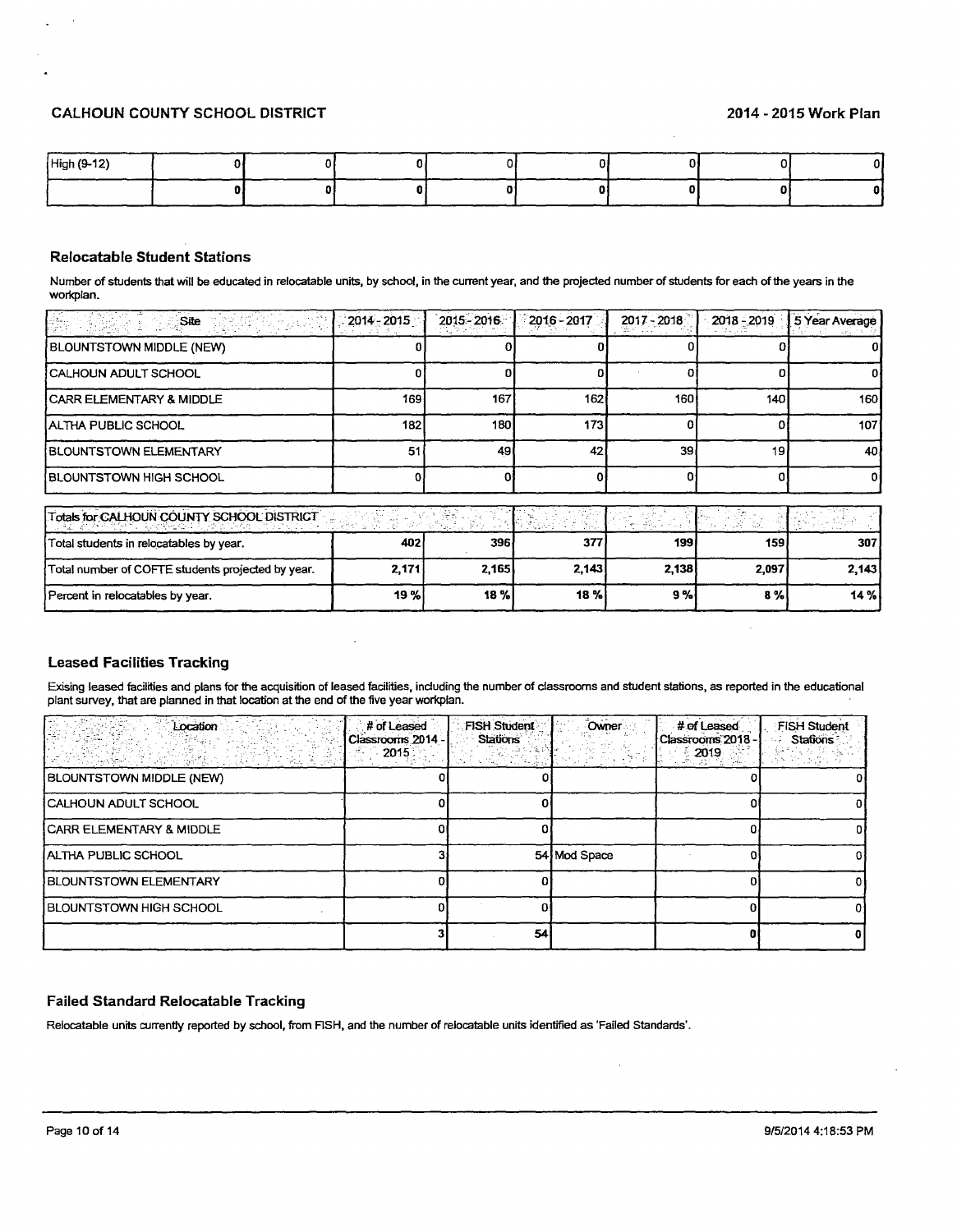# CALHOUN COUNTY SCHOOL DISTRICT **2014 - 2015 Work Plan**

# **Planning**

#### Class Size Reduction Planning

Plans approved by the school board that reduce the need for permanent student stations such as acceptable school capacity levels, redistricting, busing, year-round schools, charter schools, magnet schools, public-private partnerships, multitrack scheduling, grade level organization, block scheduling, or other alternatives.

Calhoun County School Board has been approved for a Spedal Fadlity Funding for a new Altha school starting construction in January 2015.

#### School Closure Planning

Plans for the closure of any school, including plans for disposition of the facility or usage of facility space, and anticipated revenues.

Not Specified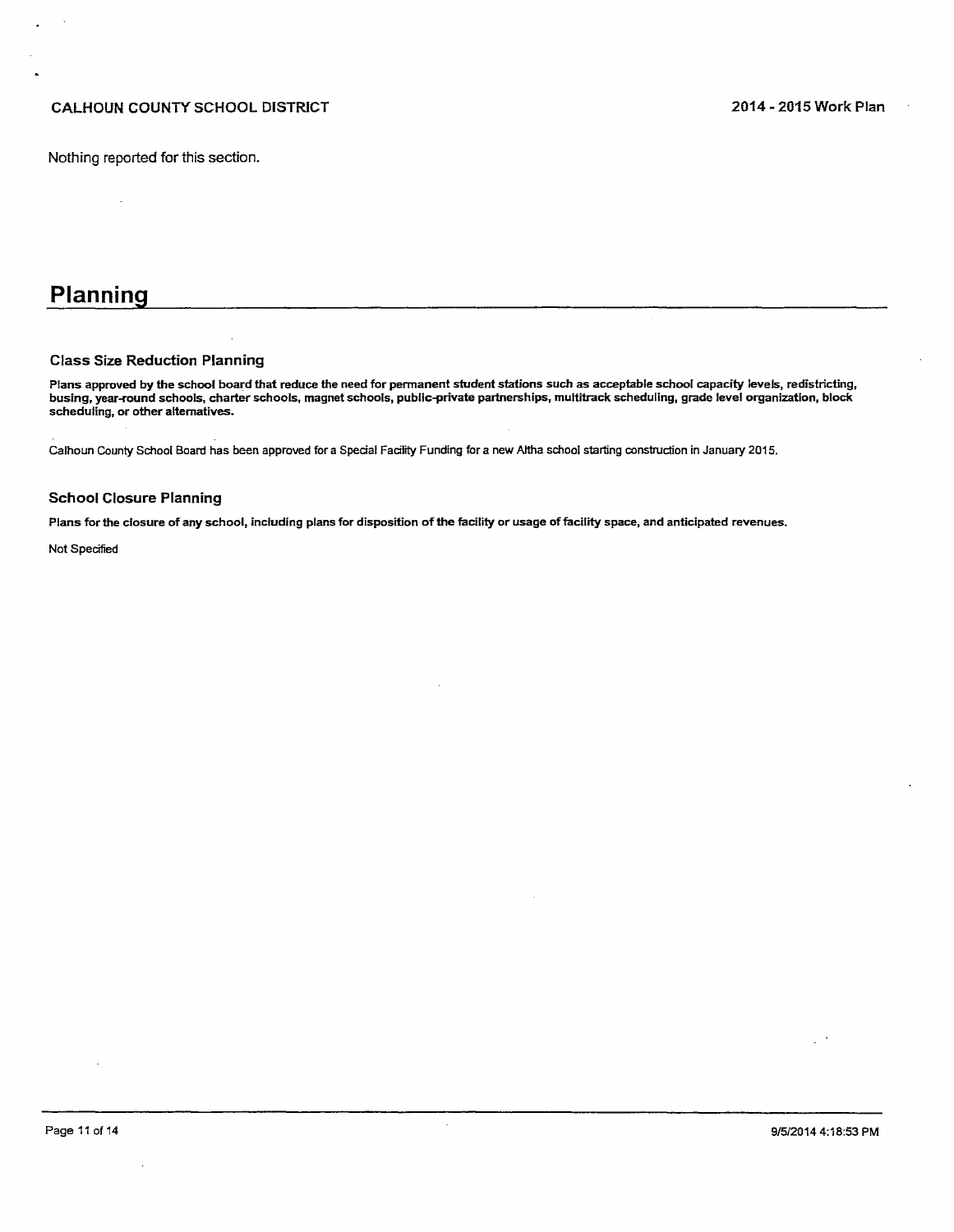# **Long Range Planning**

#### **Ten-Year Maintenance**

District projects and locations regarding the projected need for major renovation, repair, and maintenance projects within the district in years 6-10 beyond the projects plans detailed in the five years covered by the work plan.

Nothing reported for this section.

**Ten-Year Capacity** 

Schedule of capital outlay projects projected to ensure the availability of satisfactory student stations for the projected student enrollment in K-12 programs for the future 5 years beyond the 5-year district facilities work program.

Nothing reported for this section.

# **Ten-Year Planned Utilization**

Schedule of planned capital outlay projects identifying the standard grade groupings, capacities, and planned utilization rates of future educational facilities of the district for both permanent and relocatable facilities.

| <b>Grade Level Projections</b>  | <b>FISH</b><br>Student<br>Stations | Actual 2013 -<br>2014 FISH<br>Capacity | Actual<br>$2013 -$<br>2014<br><b>COFTE</b> | Actual 2013 - 2014 l<br>Utilization | Actual 2014 - 2015 / 2023 - 2024 new<br>Student Capacity to be added/removed<br>아 말을 내려가 해 봐. 아직도 다시 있지 않았습니다. | Projected 2023 - Projected 2023 -<br>2024 COFTE: | .2024 Utilization |
|---------------------------------|------------------------------------|----------------------------------------|--------------------------------------------|-------------------------------------|----------------------------------------------------------------------------------------------------------------|--------------------------------------------------|-------------------|
| Elementary - District<br>Totals | 836                                | 836                                    | 651.52                                     | 77.99%                              |                                                                                                                | 646                                              | 77.27 %           |
| Middle - District Totals        | .757                               | 1.580                                  | 1.115.76                                   | 70.63%                              |                                                                                                                | 1.110                                            | 70.25 %           |
| High - District Totals          | 846                                | 676                                    | 376.33                                     | 55.62 %                             |                                                                                                                | 371                                              | 54.88 %           |
| Other - ESE, etc                | 191                                | 286                                    | 0.00                                       | 0.00%                               |                                                                                                                |                                                  | 0.00%             |
|                                 | 3.630                              | 3.378                                  | 2.143.61                                   | 63.46 %                             |                                                                                                                | 2,127                                            | 62.97 %           |

Combination schools are included with the middle schools for student stations, capacity, COFTE and utilization purposes because these facilities all have a 90% utilization factor. Use this space to explain or define the grade groupings for combination schools.

No comments to report.

 $\bar{z}$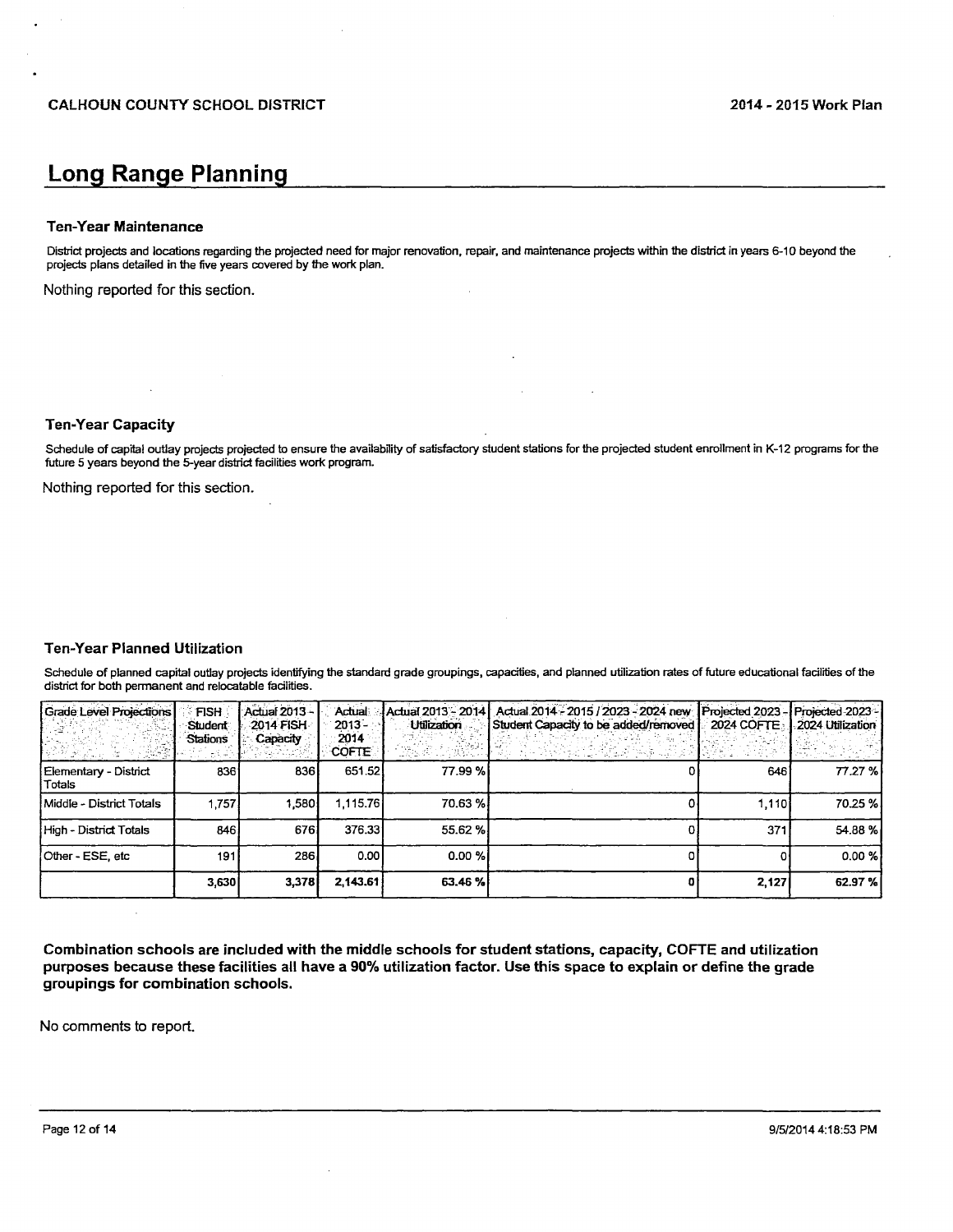#### Ten-Year Infrastructure Planning

Proposed Location of Planned New, Remodeled, or New Additions to Facilities in 06 thru 10 out years (Section 28).

Nothing reported for this section.

Plans for closure of any school, including plans for disposition of the facility or usage of facility space, and anticipated revenues in the 06 thru 10 out years (Section 29).

Nothing reported for this section.

#### **Twenty-Year Maintenance**

District projects and locations regarding the projected need for major renovation, repair, and maintenance projects within the district in years 11-20 beyond the projects plans detailed in the five years covered by the work plan.

Nothing reported for this section.

#### **Twenty-Year Capacity**

Schedule of capital outlay projects projected to ensure the availability of satisfactory student stations for the projected student enrollment in K-12 programs for the future 11-20 years beyond the 5-year district facilities work program.

Nothing reported for this section.

#### **Twenty-Year Planned Utilization**

Schedule of planned capital outlay projects identifying the standard grade groupings, capacities, and planned utilization rates of future educational facilities of the district for both permanent and relocatable facilities.

| Grade Level Projections           | <b>FISH</b><br><b>Student</b><br><b>Stations</b> | Actual 2013-<br><b>2014 FISH</b><br>Capacity | Actual<br>$2013 -$<br>2014<br><b>COFTE:</b> | Utilization | Actual 2013 - 2014   Actual 2014 - 2015 / 2033 - 2034 new<br>Student Capacity to be added/removed<br>t⊄an meloma 20 | Projected 2033 - Projected 2033 -<br>2034 COFTE | 2034 Utilization |
|-----------------------------------|--------------------------------------------------|----------------------------------------------|---------------------------------------------|-------------|---------------------------------------------------------------------------------------------------------------------|-------------------------------------------------|------------------|
| Elementary - District<br>l Totals | 8361                                             | 8361                                         | 651.52                                      | 77.99 %     |                                                                                                                     | 650                                             | 77.75 %I         |
| Middle - District Totals          | 1,757                                            | 1.580                                        | 1.115.76                                    | 70.63%      |                                                                                                                     | 1.100 I                                         | 69.62 %          |
| High - District Totals            | 846 l                                            | 676                                          | 376.33                                      | 55.62 %     |                                                                                                                     | 370                                             | 54.73%           |
| l Other - ESE, etc                | 191                                              | 286                                          | 0.001                                       | 0.00%       |                                                                                                                     |                                                 | $0.00 \%$        |
|                                   | 3,630                                            | 3,378                                        | 2,143.61                                    | 63.46 %     |                                                                                                                     | 2.120                                           | 62.76 %          |